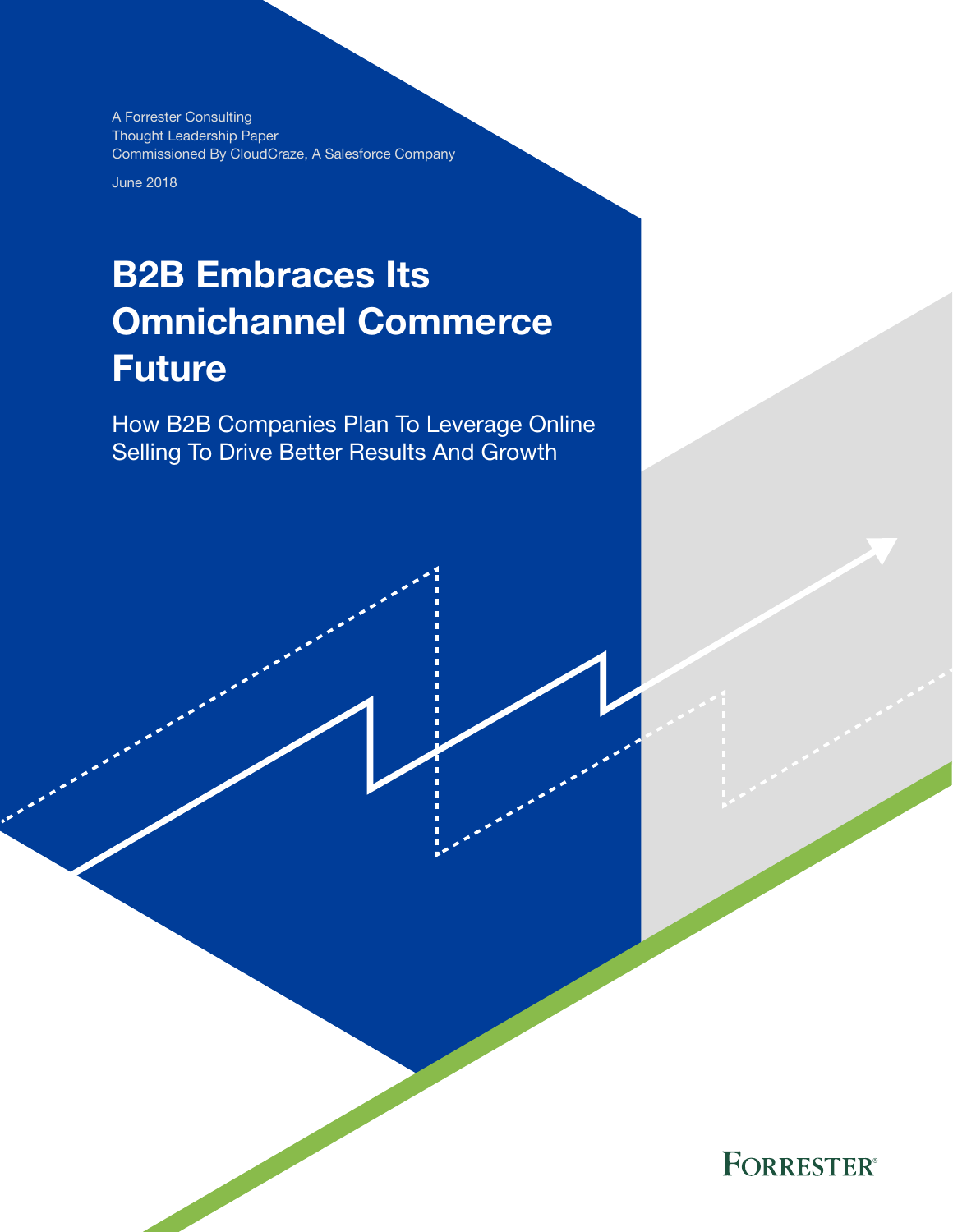# Table Of Contents

- 1 Executive Summary
- 2 B2B Sellers Must Adapt To Meet Buyers' Digital Demands
- 4 Fewer Than Half Of Sellers Meet Omnichannel Commerce Standards
- **6 B2B Sellers Turn To Integrated SaaS** Solutions To Drive Omnichannel **Ffforts**
- 8 Sellers See eCommerce As Primary Driver Of Future Business Growth
- 9 Key Recommendations
- 10 Appendix

#### ABOUT FORRESTER CONSULTING

Forrester Consulting provides independent and objective research-based consulting to help leaders succeed in their organizations. Ranging in scope from a short strategy session to custom projects, Forrester's Consulting services connect you directly with research analysts who apply expert insight to your specific business challenges. For more information, visit forrester.com/consulting.

© 2018, Forrester Research, Inc. All rights reserved. Unauthorized reproduction is strictly prohibited. Information is based on best available resources. Opinions reflect judgment at the time and are subject to change. Forrester®, Technographics®, Forrester Wave, RoleView, TechRadar, and Total Economic Impact are trademarks of Forrester Research, Inc. All other trademarks are the property of their respective companies. For additional information, go to forrester.com. [1-168Y8JD]



Contributing Research: Forrester's eBusiness & Channel Strategy research group

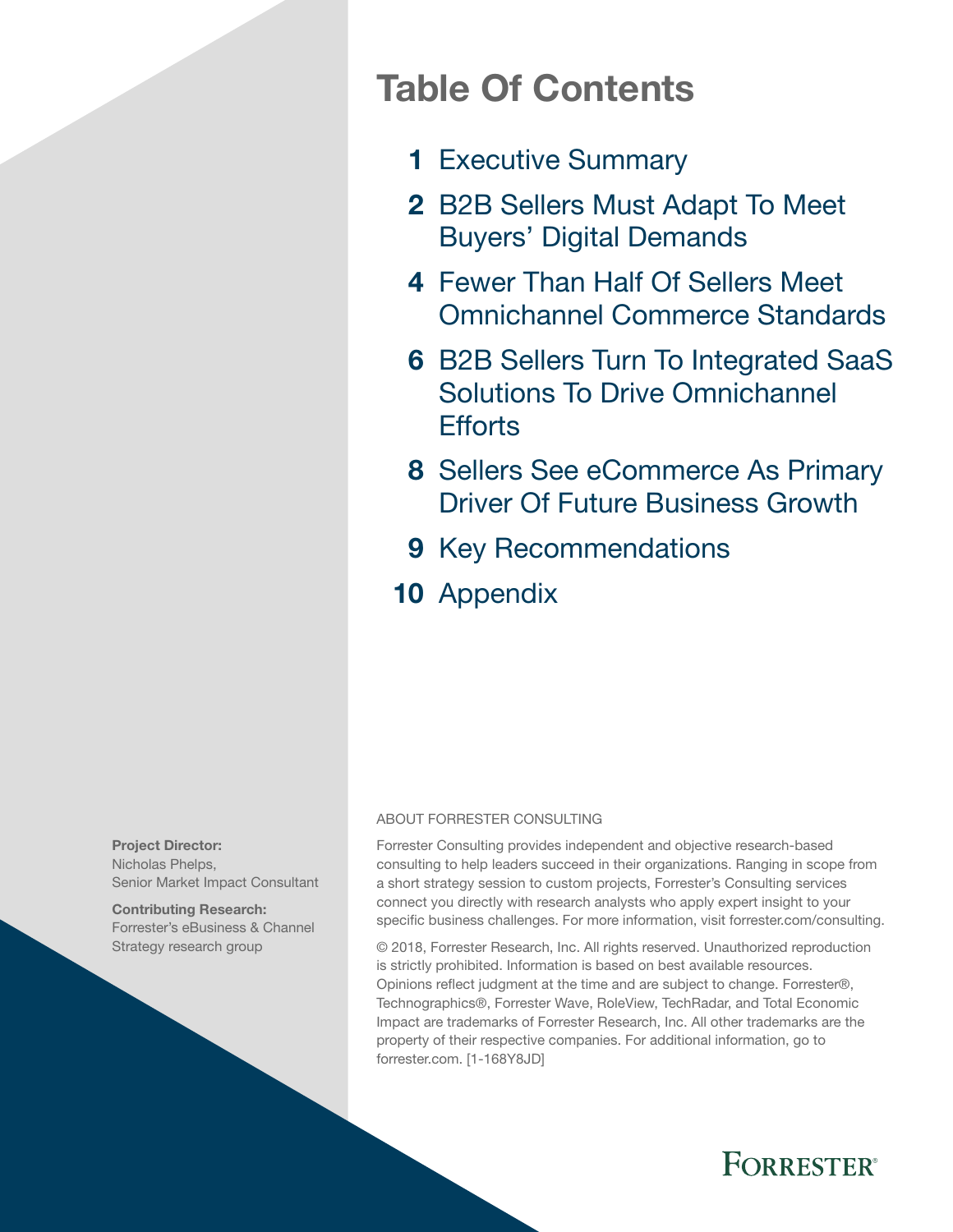

Omnichannel B2B commerce is an integrated approach for selling to and servicing customers across physical and digital channels.

# Executive Summary

With US B2B eCommerce sales growing from \$777 billion in 2015 to \$1.2 trillion by 2021<sup>1</sup>, sellers cannot ignore the value in creating streamlined customized experiences for their buyers. Companies need to optimize the online experience and adopt an omnichannel strategy. To do that, companies must merge their previously siloed selling methods (online, in-person, and/or on the phone), customer data, and activity to ensure a well-rounded experience. In the age of the customer, a poor selling experience can lead to immediate loyalty and sales losses, while a positive experience will lead to sustained loyalty and increased revenue.

In January 2018, CloudCraze, now Salesforce B2B Commerce, commissioned Forrester Consulting to evaluate the state of omnichannel B2B eCommerce adoption. Forrester conducted an online survey with 315 eCommerce and sales strategy decision makers at manufacturing and consumer goods companies to explore this topic. We found that as B2B sellers turn to eCommerce selling, they must leverage technology to help overcome cultural and legacy business process obstacles. Doing so is key to their future, as many firms see eCommerce as critical to growth.

#### KEY FINDINGS

- › Omnichannel strategies begin and end with the customer. A third of sellers have implemented an omnichannel selling strategy, and most of the remaining firms are taking steps to do so soon. Customer expectations and experiences must take center stage in how sellers form and optimize these strategies.
- › B2B sellers need to optimize their omnichannel selling solutions. B2B companies are behind B2C and B2B2C omnichannel commerce standards. Fewer than 50% of surveyed companies are meeting best practices for people, process, technology, and culture.
- › B2B sellers strongly prefer integrated software-as-a-service (SaaS) solutions. More than two-thirds of sellers in our study prefer SaaS solutions for their eCommerce strategy, citing a SaaS approach's advantages in speed-to-implementation, faster and ongoing innovation, and better cost effectiveness.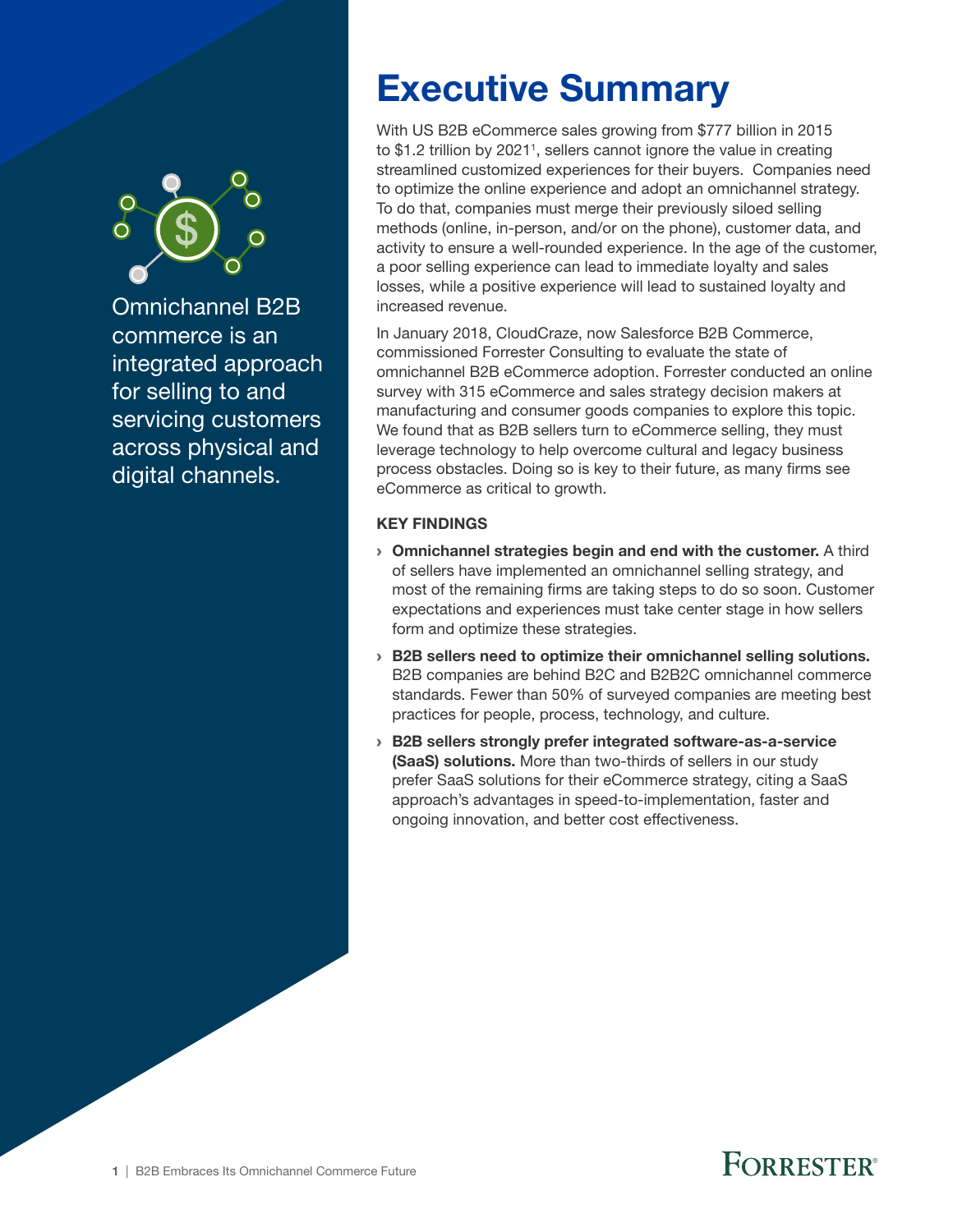## B2B Sellers Must Adapt To Meet Buyers' Digital Demands

Out of necessity, B2B businesses are fast becoming digital businesses. In the age of the customer, business buyers form demands and expectations via the full extent of their online shopping experiences at work and at home. That means B2B sellers aren't just competing with their direct competitors, but against the experience benchmarks set by leading B2C companies as well.<sup>2</sup>

#### SELLERS UNDERSTAND THE DIGITAL IMPERATIVE

At a basic level, this means that B2B sellers must make themselves available to customers online, in a digital context. The sellers in our study understand this: 73% of sellers sell through an eCommerce or online sales portal today — with an average of 27% of revenues coming from digital channels (see Figure 1 ).

But ultimately, it's not sufficient to simply put products up on a website and call it a day. B2B sellers must take full advantage of their digital opportunity by turning to a truly omnichannel selling strategy. Under an omnichannel B2B commerce strategy, each customer touchpoint, whether online, via phone, or in-person, is informed and responsive based on customer interactions across channels, and each touchpoint is continuously optimized based on customer behavior and company goals.



Digital businesses win, serve, and retain customers by continuously creating and exploiting digital assets to simultaneously deliver new sources of customer value and increase their operational agility.

# Figure 1 "Which of the following channels do you sell through today?" Base: 315 eCommerce and sales strategy decision-makers in the US, Benelux, Germany, France and UK Source: A commissioned study conducted by Forrester Consulting on behalf of CloudCraze, 87% Direct sales 76% Indirect sales 73% eCommerce/online portal 58% Customer service agents/call center agents 56% Field service reps

March 2018



Sellers reported on average that 27% of revenues come from eCommerce or online portals.

# **FORRESTER**®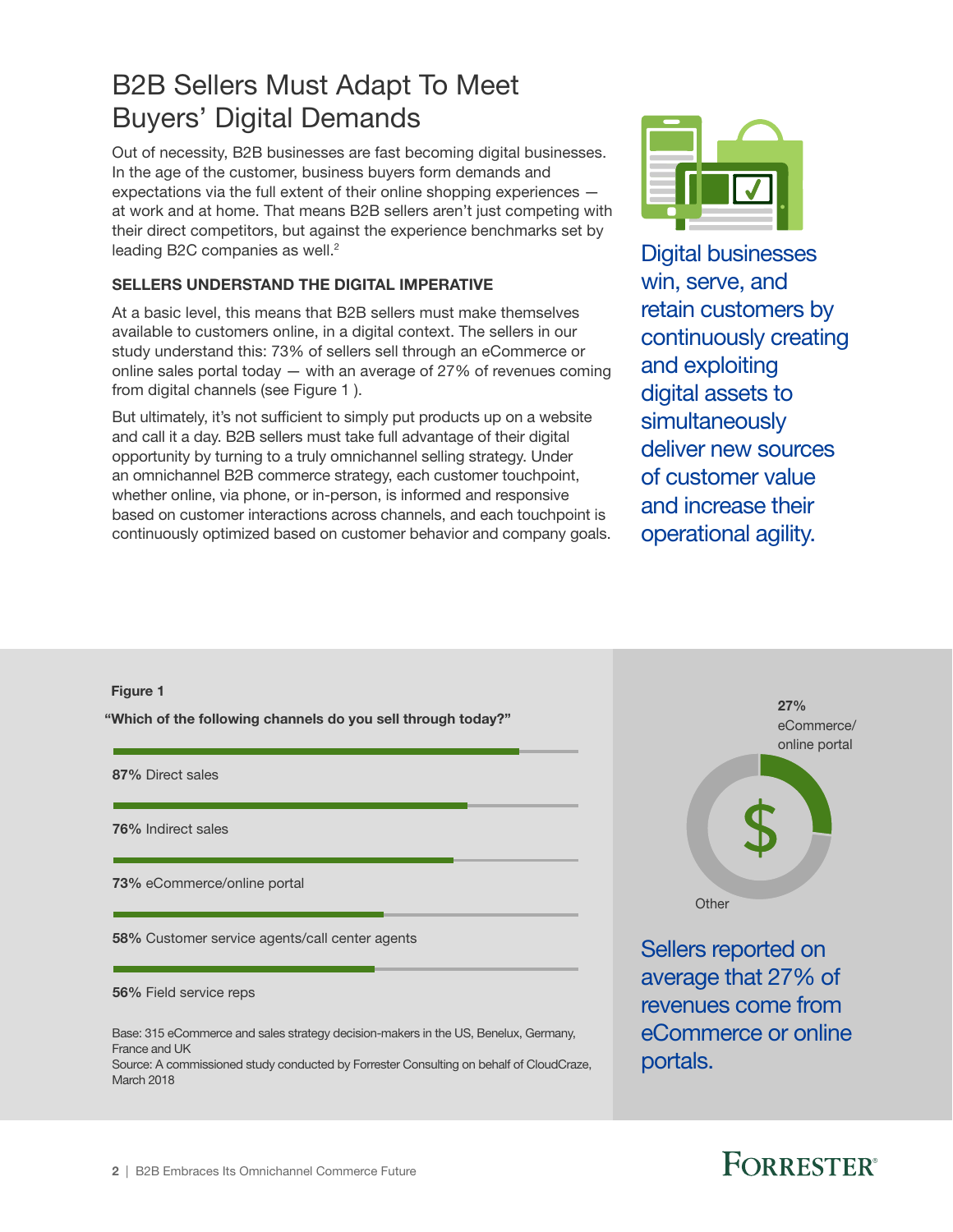#### B2B FIRMS PREPARE FOR OMNICHANNEL SELLING

Approximately one-third of the firms in our study are executing or optimizing their omnichannel strategy — with most remaining firms either planning or implementing one soon. Overall, only 3% of firms have no active plans to implement an omnichannel strategy (see Figure 2). These firms are driven to omnichannel for two primary reasons:

- › An obsession with improved customer and business outcomes. Firms in our study understand their online selling initiatives must begin and end with the customer. When asked to pick two primary business objectives for online commerce, firms are most likely to say they are motivated to improve buyer satisfaction (25%) and improve their responsiveness to buyer needs (23%). Firms also show that happier buyers link up to better business results — with 23% also saying they expect to sell to/reach more buyers with their online strategy and 22% saying they expect to drive deeper buyer loyalty and repeat business.
- › Concern over the fallout from missing customer expectations. If happier customers are the proverbial carrot driving online adoption, firms are well aware of the sticks at play in the shift to online selling, too. Namely, failing to meet your buyers where they want and need you will lead to lower buyer satisfaction (56% of sellers agree with this premise), will make it more difficult to attract new buyers (56%), and will lead to lower buyer loyalty and buyers choosing to shop with competitors (50%).



In an increasingly competitive B2B selling landscape, firms cannot afford to give up ground to competitors that are meeting buyers' digital needs.

#### Figure 2



"Which of the following best describes your company's B2B omnichannel commerce capabilities?"

Base: 315 eCommerce and sales strategy decision makers in the US, Benelux, Germany, France, and the UK Source: A commissioned study conducted by Forrester Consulting on behalf of CloudCraze, a Salesforce Company, June 2018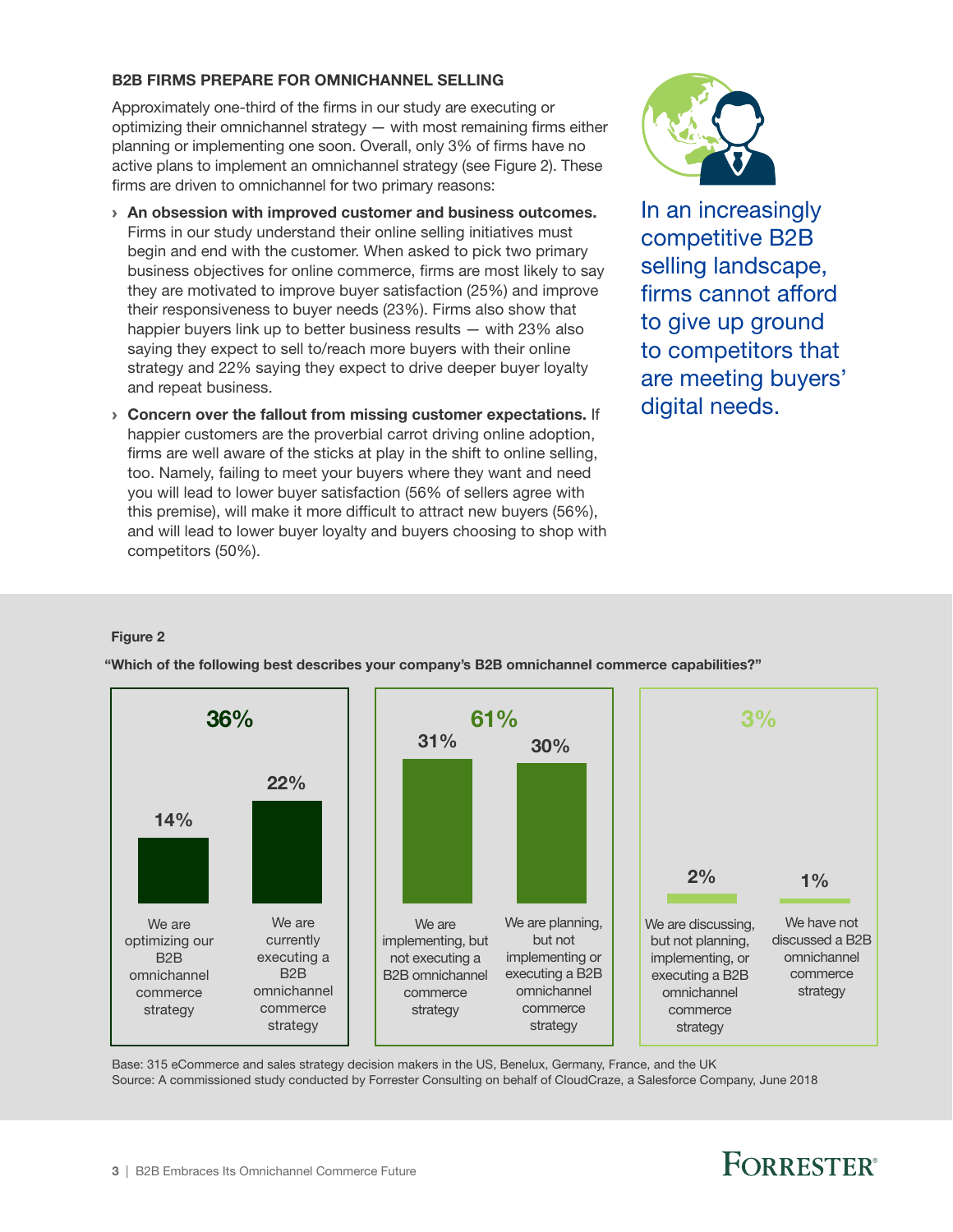### Fewer Than Half Of Sellers Meet Omnichannel Commerce Standards

Creating and implementing an effective B2B omnichannel commerce strategy is about more than just selling on a website — it requires that firms shift their staff, their technology, their processes, and their culture to support the buyer when and where needed. Sellers divulged the degree to which their companies are properly set up to execute their omnichannel strategies across four primary dimensions :

- **People.** How confident are sellers that they have the staff, skills, and role alignment necessary to execute their strategy? Forty-eight percent of B2B-only sellers said they met this criterion.
- **Process.** Do sellers have the clearly defined responsibilities and processes needed to execute their strategy? Forty-one percent of firms in our study said they met this criterion.
- **> Technology.** Do sellers have the tools and platforms necessary to execute their strategy? Forty percent of firms in our study said they met this criterion.
- **Culture.** Do sellers prioritize omnichannel commerce and ensure their culture, behaviors, and incentives are properly aligned? Forty percent of firms in our study said they met this criterion.

In many cases, B2B sellers are playing catch-up to meet the customer experience standards set by B2C sellers. Indeed, companies in our study that sell both to other businesses and to consumers (B2B2C) are generally more advanced than B2B-only sellers, particularly in the people and technology dimensions (see Figure 3).

#### Figure 3

#### Percent of firms that meet omnichannel B2B commerce standards for each key dimension:



B2B sellers face challenges internally driving their organizations to adopt digital commerce and bridging online and offline selling.

Base: 315 eCommerce and sales strategy decision makers in the US, Benelux, Germany, France, and the UK

Source: A commissioned study conducted by Forrester Consulting on behalf of CloudCraze, a Salesforce Company, June 2018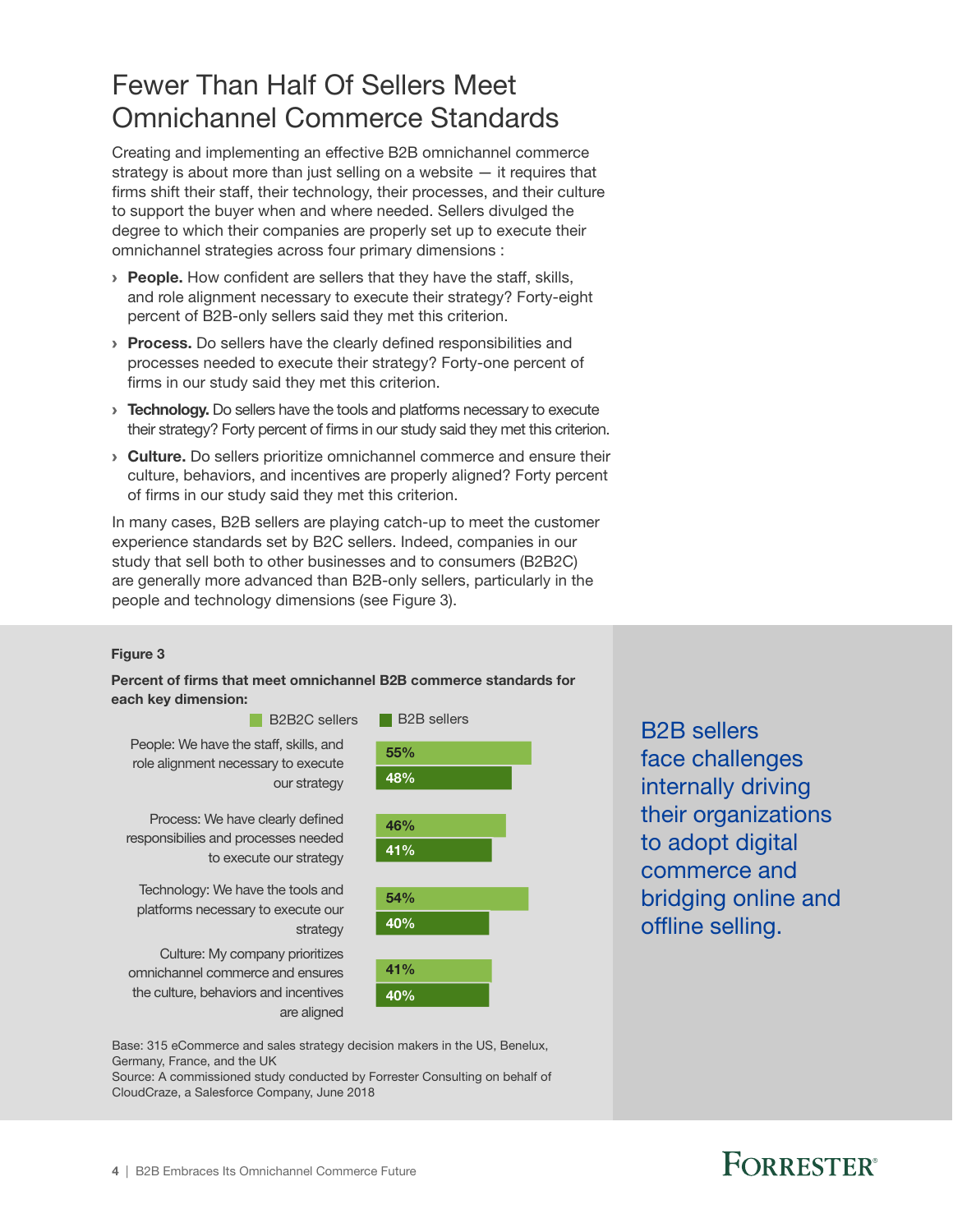For B2B omnichannel commerce strategy, sellers struggle with realizing time-to-value and a lack of budget. These are common challenges with many technology initiatives .

Sellers also cite a lack of alignment across channels and difficulty driving adoption of commerce tools (see Figure 4 ). These issues mirror a cultural shift that Forrester believes all B2B organizations face. Forrester's research shows that B2B digital leaders have struggled to convince sales teams to embrace self-service digital sites as an enablement tool for enhancing productivity, while eCommerce teams have struggled to incorporate offline sales into the company's digital strategy.3

Ultimately, sellers must balance the benefits offered by digital automation (greater sales velocity, opening opportunities to focus upmarket), as well as a more consultative person-centric selling approach (deepening relationships and supporting higher-cost and consideration buying). They must develop a broader vision that automates low-consideration, self-serve transactions and digitally enhances high-consideration, complex, in-person engagements.

B2B sellers face challenges internally driving their organizations to adopt digital commerce and bridging online and offline selling.

#### Figure 4

"Which of the following are the top challenges your company faces today in creating or executing your B2B omnichannel commerce strategy?"



36% Realizing time-to-value for the strategy

28% Lack of budget for implementing changes



23% Difficulty driving adoption of commerce tools by internal stakeholders

22% Lack of alignment across channels

Base: 315 eCommerce and sales strategy decision-makers in the US, Benelux, Germany, France and UK Source: A commissioned study conducted by Forrester Consulting on behalf of CloudCraze, March 2018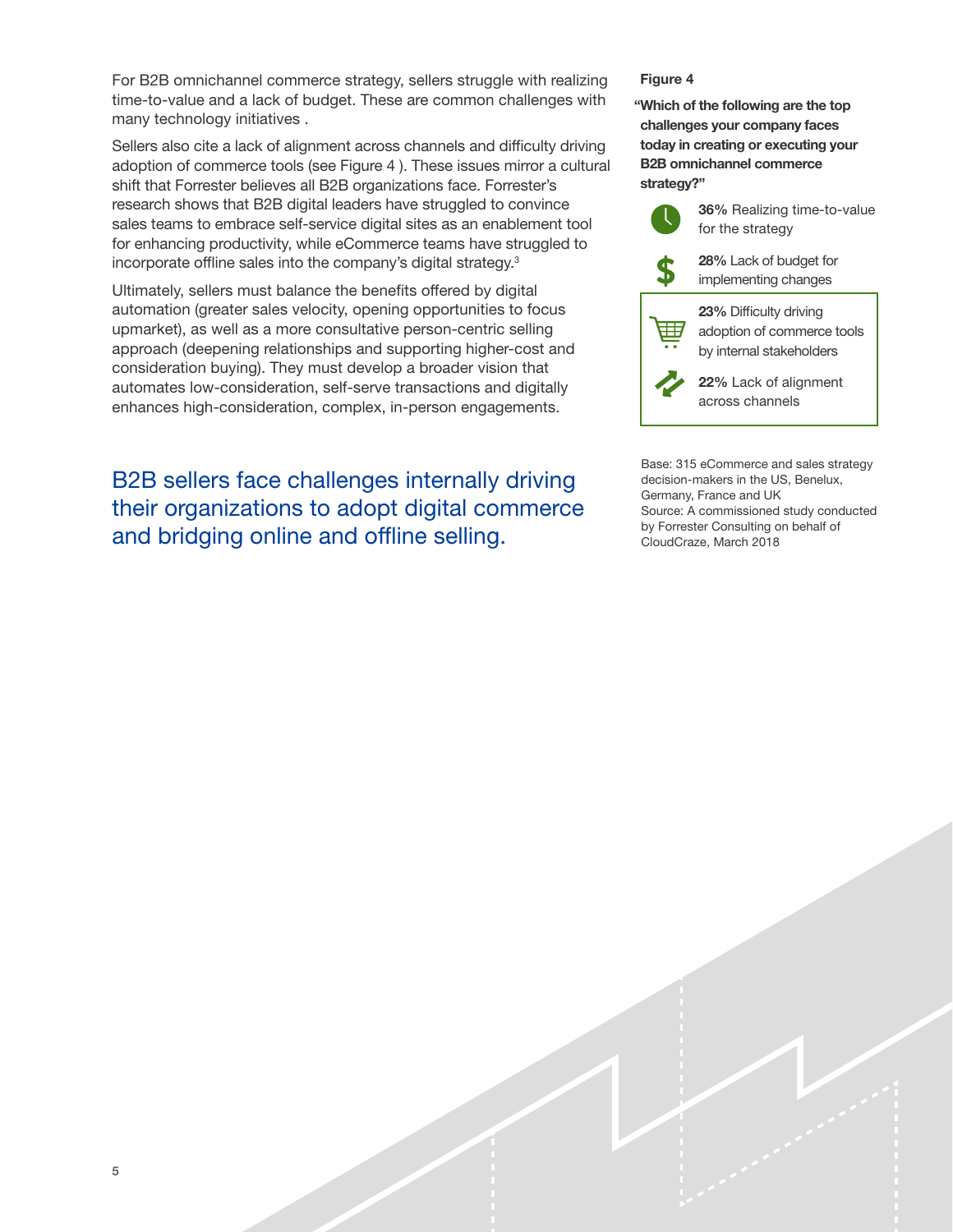## B2B Sellers Turn To Integrated SaaS Solutions To Drive Omnichannel Efforts

Bridging divides across different sales approaches and groups is a significant challenge: Modern B2B sellers require support from technology partners to successfully bridge their digital and traditional sales channels into a coordinated, omnichannel approach.<sup>4</sup> Sellers in our study seek partners and tools that emphasize simplicity and ease of use — characteristics that help address the challenges they raise around stakeholder adoption.

#### CHOOSING ONE PRIMARY VENDOR WITH SUPPLEMENTAL TOOLS IS THE LEADING APPROACH

Many sellers in our study use a primary vendor for most of their online selling needs and supplement it as needed with other tools. Sellers are most likely to have adopted three primary technologies as the core of their selling stack — a customer relationship management (CRM) platform, an eCommerce platform, and an enterprise resource planning (ERP) system (see Figure 5).

#### Figure 5

"Which of the following best describes how the tools you use for your company's selling efforts are set up today?" ("Don't know" response excluded)

40% Primary vendor: We use one primary vendor for most of our needs and supplement with other tools where necessary.

37% Best of breed: We assemble different tools and integrate them into our platform.

13% Single stack: We use a single vendor's technology for all our selling needs.

9% Homegrown: We have created our own primary system of record.

Base: 315 eCommerce and sales strategy decision makers in the US, Benelux, Germany, France, and the UK

Source: A commissioned study conducted by Forrester Consulting on behalf of CloudCraze, a Salesforce Company, June 2018



Over half of sellers have invested in a CRM platform, an eCommerce platform, and an ERP system to aid their online selling.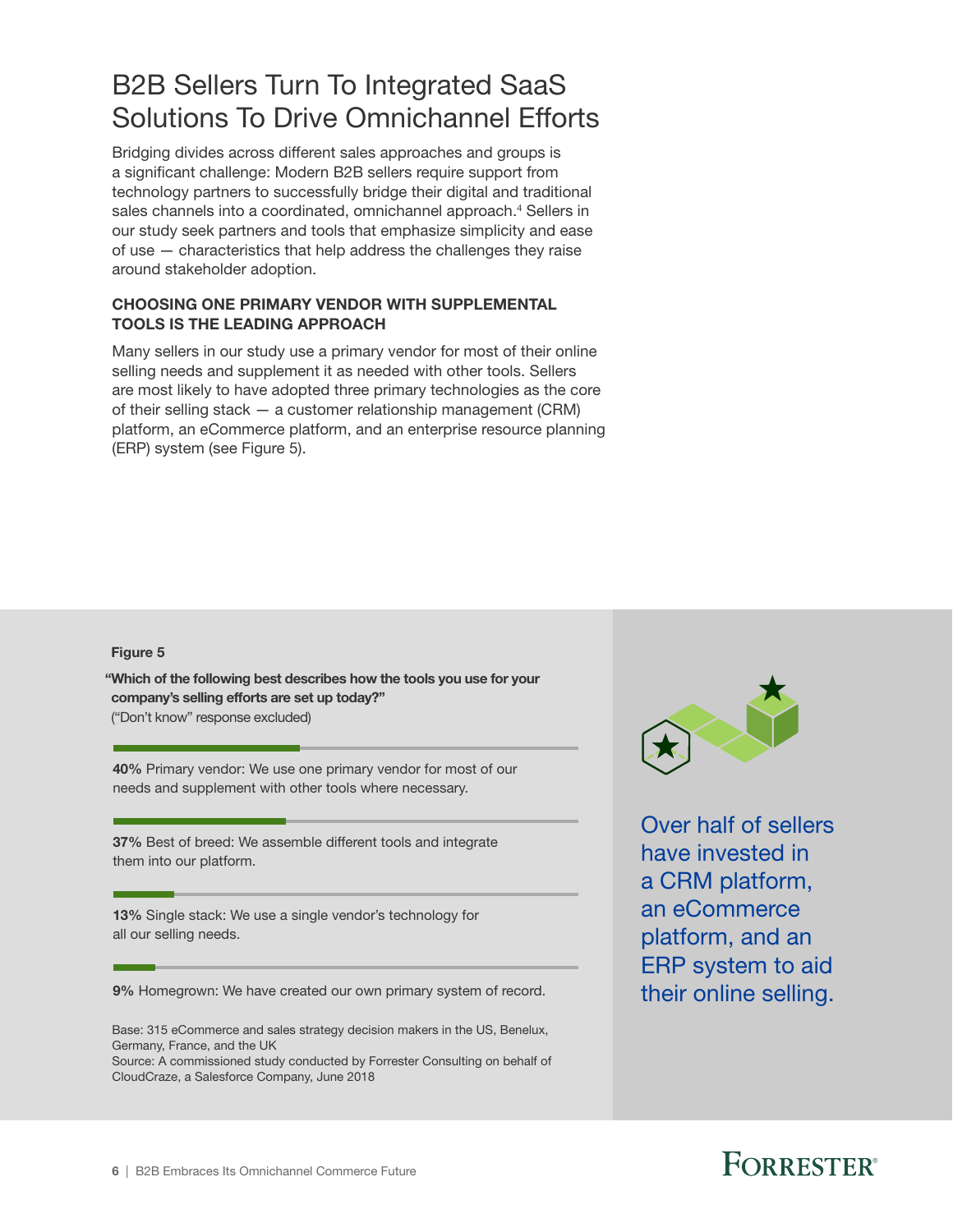#### SELLERS EXPRESS STRONG PREFERENCE FOR SAAS IMPLEMENTATIONS

B2B sellers have an even stronger preference for software-as-a-service implementations, with over two-thirds of study participants indicating it is their ideal implementation for an eCommerce solution. When asked to choose the top reasons for their SaaS preference, those buyers indicated a belief that this approach offers faster speed-to-implementation, would better drive ongoing innovation, and would be ultimately more costeffective than an on-premises solution (see Figure 6).

Indeed, easy integration and solutions that foster quicker stakeholder adoption meet B2B sellers' list of critical must-haves when making technology purchasing choices. Thirty-nine percent of sellers told us that easy integration with front-office systems like CRM is critical to their business — the top criteria chosen by sellers — while 38% said integration with ERP and other back-office systems was critical. Sellers also prize tools that can provide support staff with specific domain expertise, tools that feature a fast initial deployment, and partners that provide support staff with specific domain expertise. Thirty-five percent marked at least one of these options as critical.

#### Figure 6

"What are the top two reasons you prefer to take a SaaS implementation approach for an eCommerce solution?" (Choose two)

49% The solution would be faster than an on-premises solution to implement

43% A SaaS vendor would be better able to deliver ongoing platform innovations

41% A SaaS solution would be cheaper than an on-premises solution

31% A SaaS vendor would provide a more robust service layer on top of the technology

12% In general, our company is moving toward SaaS technology approaches

Base: 315 eCommerce and sales strategy decision-makers in the US, Benelux, Germany, France and UK

Source: A commissioned study conducted by Forrester Consulting on behalf of CloudCraze, March 2018



More than twothirds of B2B sellers say their ideal eCommerce implementation would take a SaaS approach.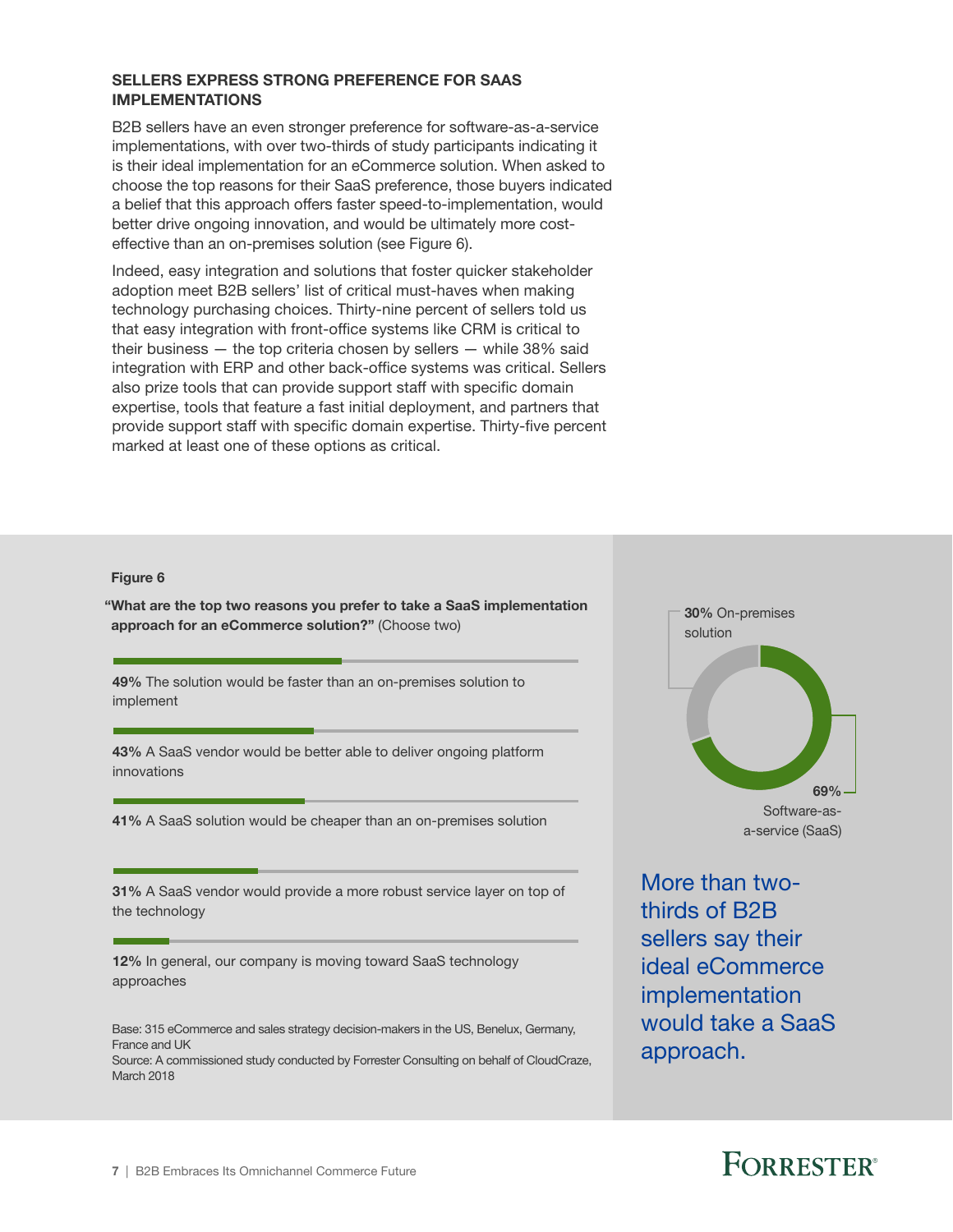## Sellers See eCommerce As Primary Driver Of Future Business Growth

The businesses in our study are getting ready for an omnichannel selling future, with 83% saying they expect to increase the volume of eCommerce sales over the next three years (see Figure 7).

As they do so, business buyers are likely to see significant benefits. For example, companies that sell online cited increased bottom-line revenue, more effective pricing and product catalog optimization, and an improved customer experience as top benefits for buyers. They also expect that online selling will help open new markets and move simpler functions like reorders and rote processing functions to a lower-cost online channel.

B2B sellers are moving toward eCommerce adoption, and this shift is only set to accelerate and deepen in the coming years. It's essential for B2B sellers to recognize the opportunity that B2B eCommerce represents and create a robust road map for how their business is going to adapt to an omnichannel selling future.

#### Figure 7

"How do you think your company's sales over eCommerce will change in the next three years?"



Sellers plan to continue shifting to eCommerce in search of efficiencies and growth.

Base: 315 eCommerce and sales strategy decision makers in the US, Benelux, Germany, France, and the UK

Note: Percentages may not total 100 because of rounding.

Source: A commissioned study conducted by Forrester Consulting on behalf of CloudCraze, a Salesforce Company, June 2018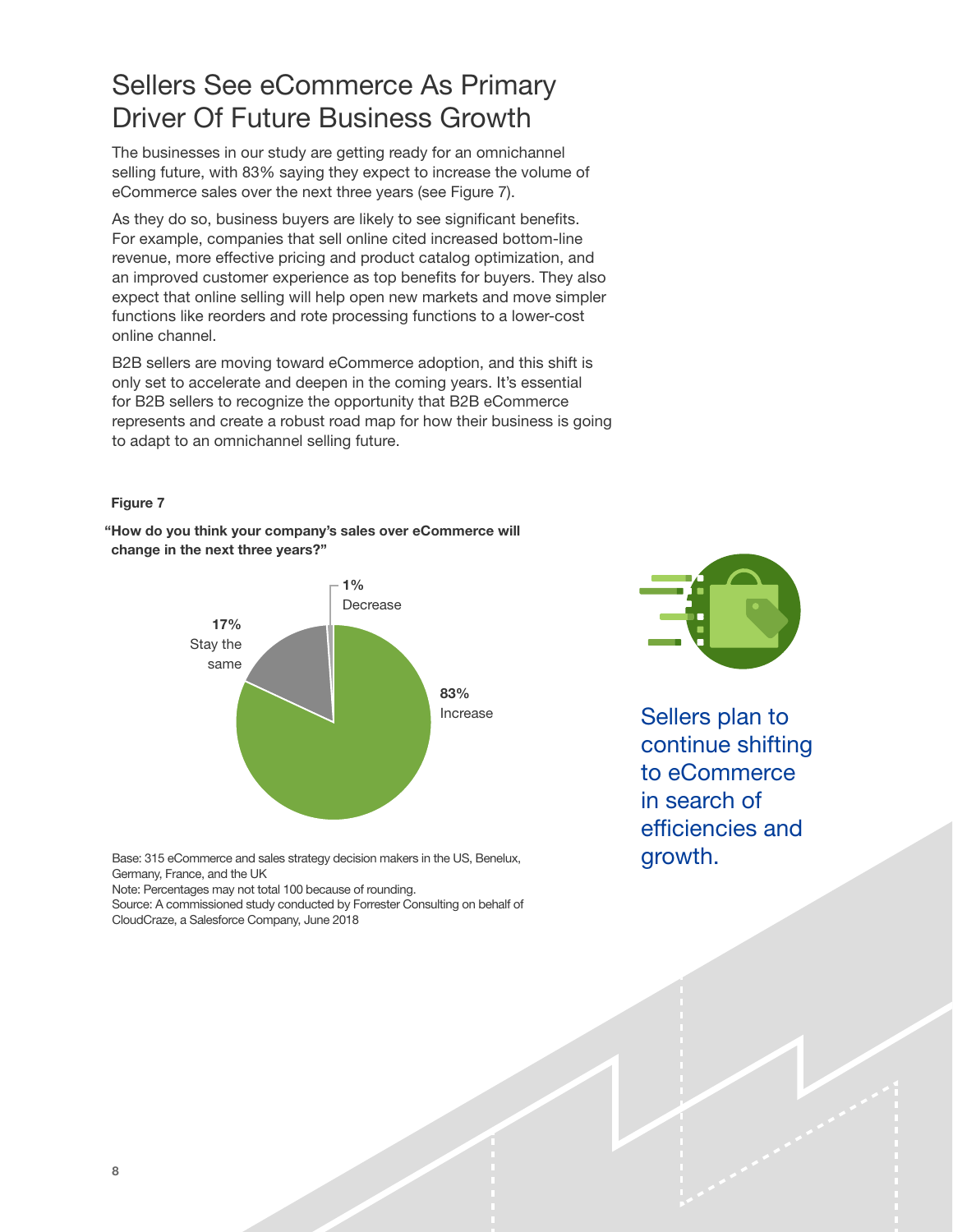# Key Recommendations

Forrester's in-depth survey of eCommerce decision makers yielded several important recommendations:



As you prepare your omnichannel strategy, focus on the entire buyer journey, not just discovery and buy phases. B2B sellers must understand that buyers who are online, or offline customers who are influenced by online information, are very likely to exhibit different buying behaviors and preferences compared to their offline-only customers. To ensure a high-quality omnichannel experience, sellers must identify their key segments and highest-value customers and then map out their buyers' journey — before, during, and post-sale. Doing so ensures your critical customers and evangelists are well supported throughout their whole journey in a way that best reflects their needs and preferences.



#### Align your organization to take maximum benefit from omnichannel

selling. B2B buyers expect sellers to coordinate sales efforts across online and offline channels — so you must prioritize overcoming internal barriers to collaboration between eCommerce and traditional sales teams. Make commerce interactions and data available to the sales teams and encourage low-consideration, order-processing activities to migrate online. Your sales teams will be able to focus on deepening relationships and consulting for higher-consideration products or services.



#### Seek partners that can shrink omnichannel adoption barriers.

Struggles with eCommerce adoption and a lack of alignment across channels are two of the most significant challenges sellers face when trying to execute their omnichannel selling strategies. These sellers seek partners and tools that emphasize simplicity and ease of use and are most likely to prefer a primary vendor approach leveraging SaaS implementations.



#### Make sure your capability requirements span all customers. To

carry over context from a self- to assisted-service approach, sellers (or other customer engagement professionals) need to access and leverage the same systems. As you gear up for omnichannel, ensure you understand the functional requirements from sales and service to deliver on your omnichannel experience.



#### Adopt a culture of continuous and iterative improvement.

Omnichannel isn't just a lot for businesses to digest; it's often a brandnew approach to customer engagement. Take a phased approach to such a large undertaking. By focusing on a specific geography or line of business, firms can implement more quickly, measure the business impact, and establish the requirements for change management to more continuously refine the approaches best fit for their organizations to seamlessly roll out omnichannel strategies to the rest of the business.